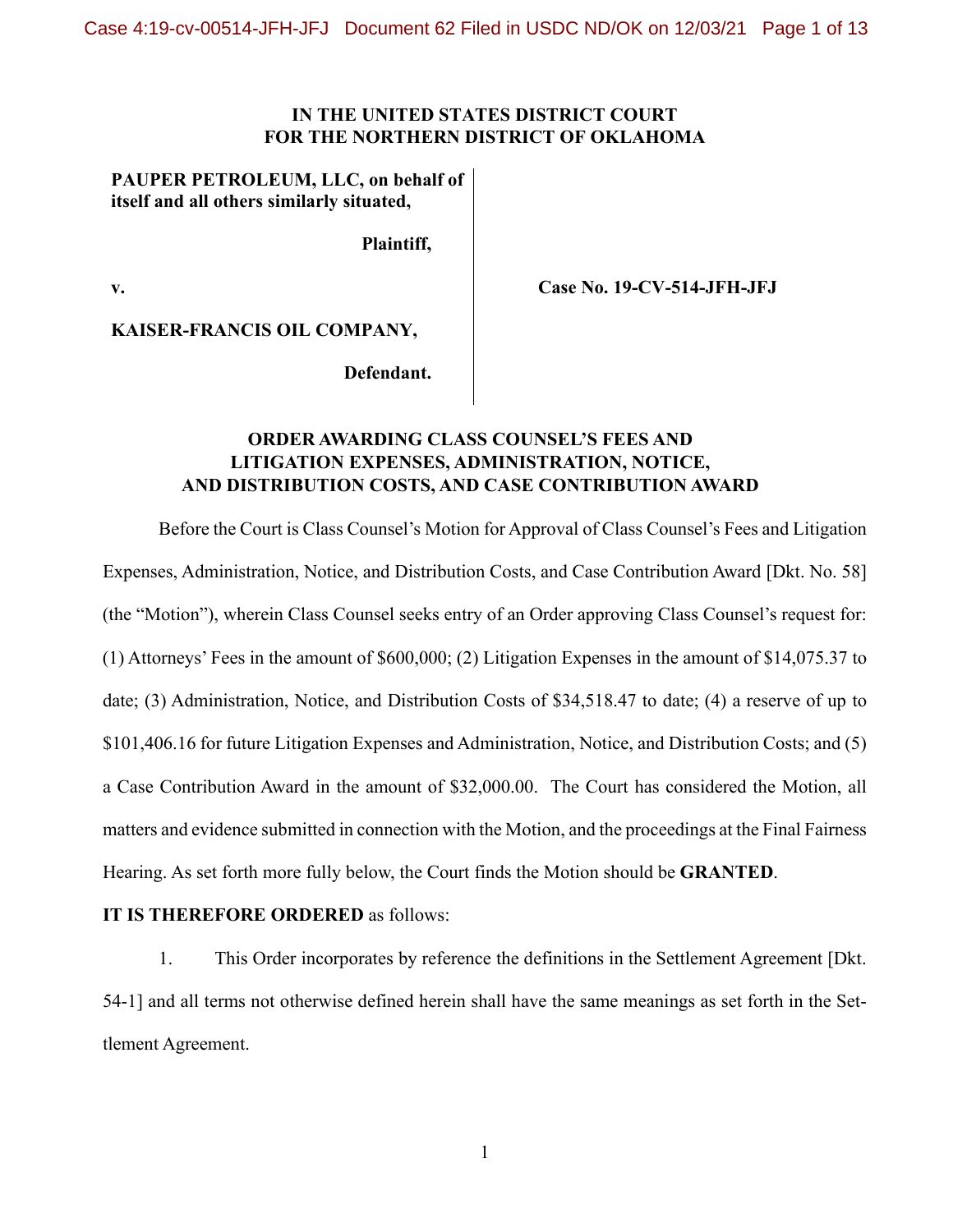2. The Court, for purposes of this Order, incorporates herein its findings of fact and conclusions of law from its Judgment granting final approval of the class action Settlement as if fully set forth.

3. The Court has jurisdiction to enter this Order and over the subject matter of the Litigation and all parties to the Litigation, including all Settlement Class Members.

4. The Notice stated that Class Counsel would seek fees up 40% of the Gross Settlement Fund, to be paid from the cash value of the Settlement. Dkt. No. 54-1 at 68. The Notice also stated that Class Counsel would seek reimbursement of Litigation Expenses and Administration, Notice, and Distribution Costs up to \$150,000. *Id.* The Notice further stated that Class Representative would seek a Case Contribution Award not to exceed \$32,000.00. Notice of the requests in the Motion was given to all Settlement Class Members who could be identified with reasonable effort. The form and method of notifying the Settlement Class of the requests is hereby determined to have been the best notice practicable under the circumstances, constitutes due and sufficient notice to all persons and entities entitled to receive such notice, and fully satisfies the requirements of Rule 23, the Federal Rules of Civil Procedure, and due process.

5. Class Counsel provided the Court with evidence in support of the requests. This evidence was submitted before the objection deadline, and none of the evidence was objected to or otherwise refuted by any Settlement Class Member.

6. Class Counsel is hereby awarded Attorneys' Fees of \$600,000.00, to be paid from the cash value of the Settlement. In making this award, the Court makes the following findings of fact and conclusions of law:

a. The Settlement has created a fund of \$1,600,000.00 in cash for payment to the Settlement Class. Settlement Class Members will benefit from the Settlement that occurred because of the substantial efforts of Class Representative and Class Counsel.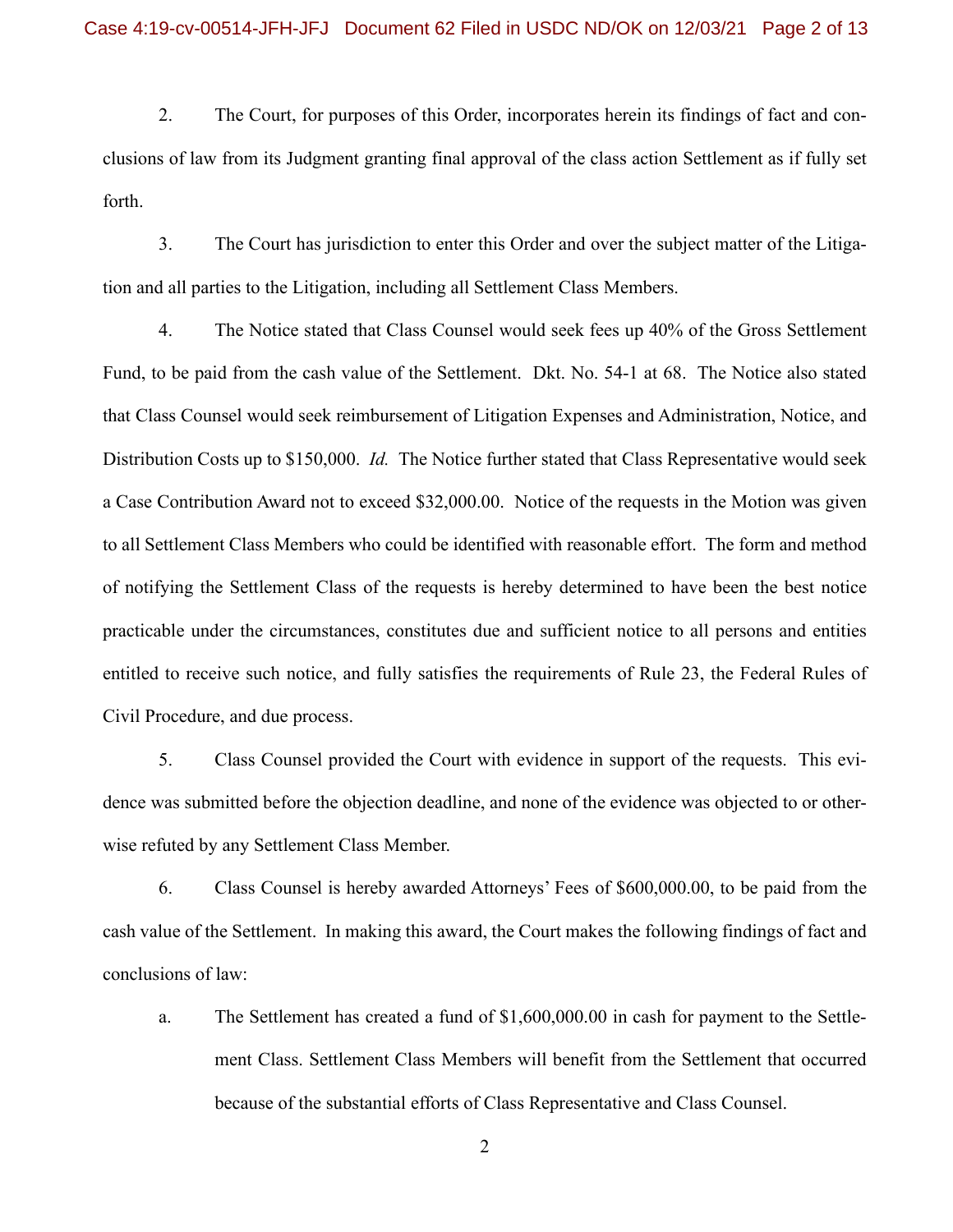- b. The Parties contractually agreed that the Settlement Agreement shall be governed solely by federal common law, including the right to and reasonableness of attorneys' fees and reimbursement of expenses.
- c. This choice of law provision should be and is hereby enforced. *See Boyd Rosene & Assocs., Inc. v. Kansas Mun. Gas Agency*, 174 F.3d 1115, 1121 (10th Cir. 1999) (citing *Restatement (Second) of Conflict of Laws* § 187, cmt. e (Am. Law Inst. 1988)); *see also Williams v. Shearson Lehman Bros.*, 1995 OK CIV APP 154, ¶ 17, 917 P.2d 998, 1002 (concluding that parties' contractual choice of law should be given effect because it does not violate Oklahoma's constitution or public policy); *Barnes Group, Inc. v. C & C Prods., Inc.*, 716 F.2d 1023, 1029, n.10 (4th Cir. 1983) ("Parties enjoy full autonomy to choose controlling law with regard to matters within their contractual capacity."). This Court has enforced similar language in prior class action settlements. *See, e.g., Reirdon v. Cimarex Energy Co.*, No. CIV-16-445-SPS (E.D. Okla. Jan. 29, 2020); *Chieftain Royalty Co. v. Marathon Oil Co.*, No. CIV-17-334-SPS (E.D. Okla. Mar. 8, 2019) [Dkt. No. 120 at 4-5]; *Reirdon v. Cimarex Energy Co.*, No. 16-cv-113-KEW (E.D. Okla. Dec. 18, 2018) [Dkt. No. at 4-5]; *Chieftain Royalty Co. v. XTO Energy Inc.*, No. CIV-11-29-KEW (E.D. Okla. Mar. 27, 2018) [Dkt. No. at 5]; *Reirdon v. XTO Energy Inc.*, No. 16-cv-00087-KEW (E.D. Okla. Jan. 29, 2018) [Dkt. No. at 4-5]; *Chieftain v. Marathon*, CIV-17-334-SPS (E.D. Okla. March 8, 2019) [Dkt. No. 120].
- d. Federal Rule of Civil Procedure 23(h) states "the court may award reasonable attorney's fees and nontaxable costs that are authorized by law or by the parties' agreement." An award of attorneys' fees is a matter uniquely within the discretion of the trial judge, who has firsthand knowledge of the efforts of counsel and the services provided. *Brown v. Phillips Petroleum Co.*, 838 F.2d 453 (10th Cir. 1988). Such an award will only be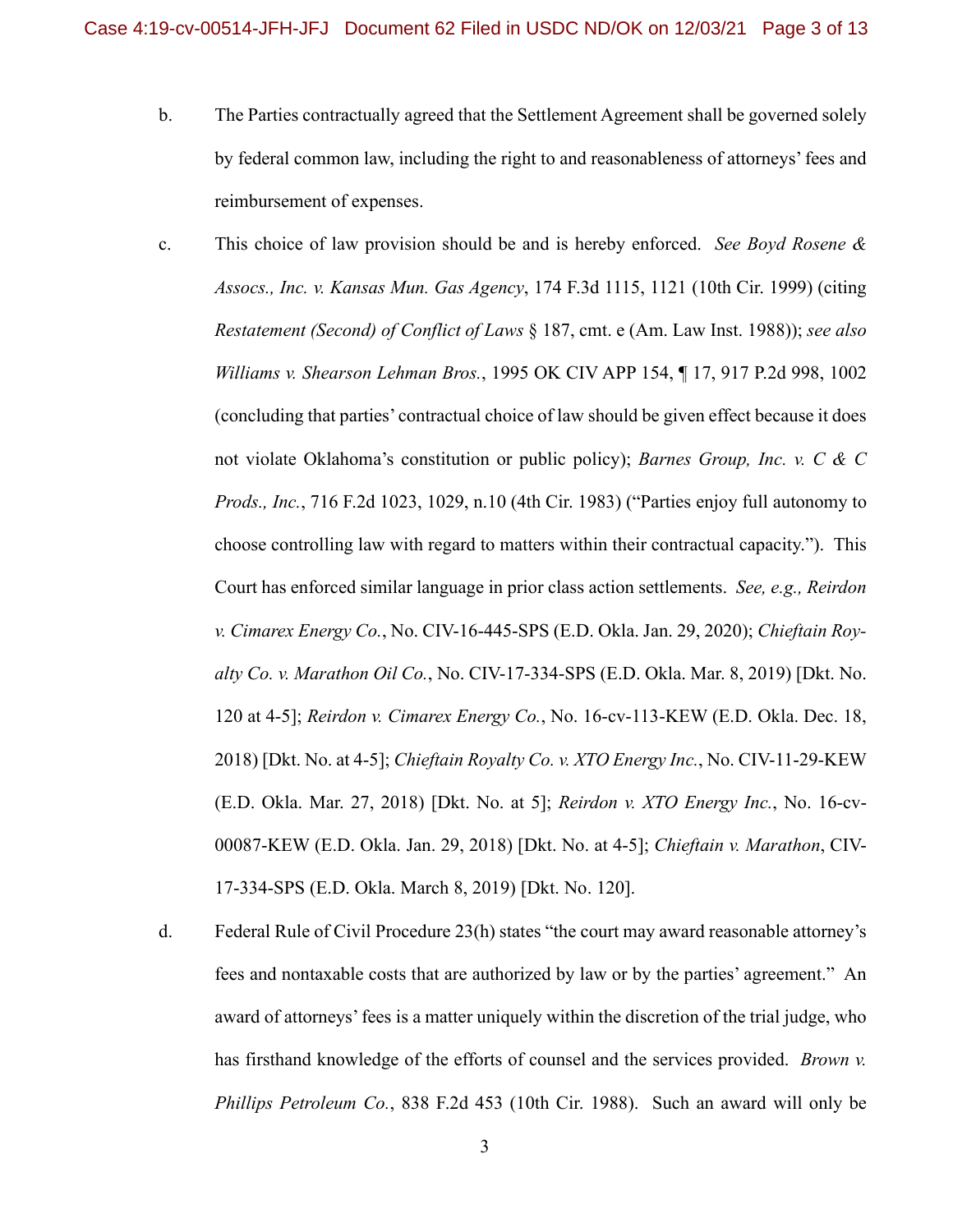reversed for abuse of discretion. *Id.* Here, the requested fees are specifically authorized by law, federal common law, which is specifically authorized by an express agreement of the parties. *See* Doc. 54-1 at 35. Under the Parties' chosen law (federal common law), district courts have discretion to apply either the percentage of the fund method or the lodestar method—but, in the Tenth Circuit, the percentage of the fund method is clearly preferred. *Brown*, 838 F.2d at 454. Further, in the Tenth Circuit, in a percentage of the fund recovery case such as this, where federal common law is used to determine the reasonableness of the attorneys' fee under Rule 23(h), neither a lodestar nor a lodestar cross check is required. *Id.*

- e. This Court, and other federal courts in Oklahoma, have acknowledged the Tenth Circuit's preference for the percentage method and rejected application of a lodestar analysis or lodestar cross check. *See, e.g.*, *Hay Creek Royalties, LLC v. Roan Res.*, No. 19- CV-177-CVE-JFJ (N.D. Okla. Apr. 28, 2021), [Dkt. No. 74 at 5]; *Chieftain Royalty Co. v. Marathon Oil Co.*, No. CIV-17-334-SPS (E.D. Okla. Mar. 8, 2019) [Dkt. No. 120 at 21-24]; *Reirdon v. Cimarex Energy Co.*, No. 16-cv-113-KEW (E.D. Okla. Dec. 18, 2018) [Dkt. No. 105]; *Chieftain Royalty Co. v. XTO Energy Inc.*, No. CIV-11-29-KEW (E.D. Okla. Mar. 27, 2018) [Dkt. No. 231]; *Reirdon v. XTO Energy Inc.*, No. 16-cv-00087- KEW (E.D. Okla. Jan. 29, 2018) [Dkt. No. 124]; *Cecil v. BP America Production Co.*, No. 16-cv-00410-KEW (E.D. Okla. Nov. 19, 2018) [Dkt. No. 260].
- f. The percentage methodology calculates the fee as a reasonable percentage of the value obtained for the benefit of the class. *See Brown*, 838 F.2d at 454. When determining attorneys' fees under this method, the Tenth Circuit evaluates the reasonableness of the requested fee by analyzing the factors set forth in *Johnson v. Georgia Highway Express, Inc.*, 488 F.2d 714 (5th Cir. 1974). *See Brown*, 838 F.2d at 454-55. Not all of the factors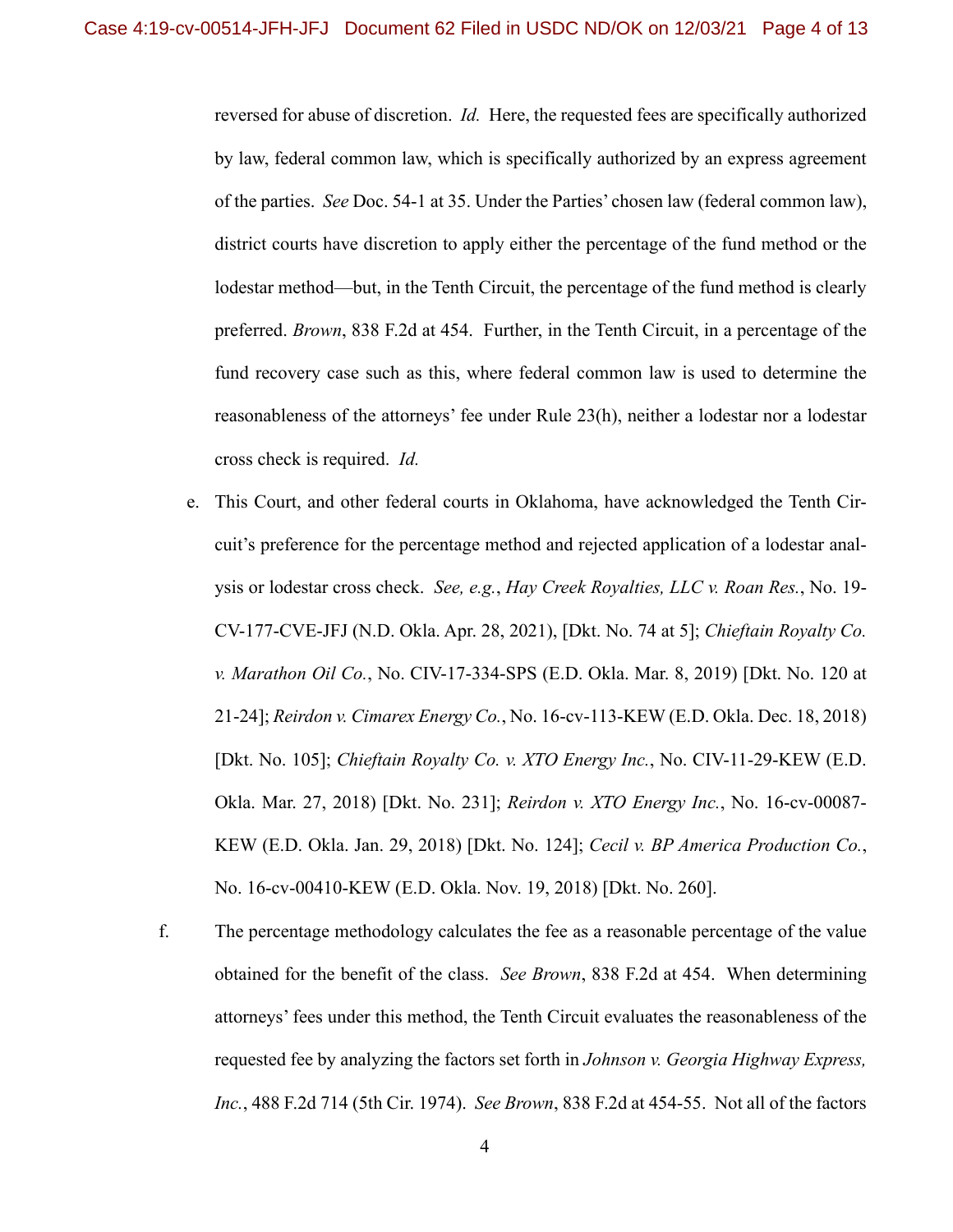apply in every case, and some deserve more weight than others depending on the facts at issue. *Id.* at 456. Based upon that analysis, the applicable law, and the evidence submitted to the Court, I have concluded that the requested fee of \$600,000.00 is reasonable.

- g. The twelve *Johnson* factors are: (1) the time and labor required, (2) the novelty and difficulty of the questions presented by the litigation, (3) the skill required to perform the legal services properly, (4) the preclusion of other employment by the attorneys due to acceptance of the case,  $(5)$  the customary fee,  $(6)$  whether the fee is fixed or contingent, (7) time limitations imposed by the client or the circumstances, (8) the amount in controversy and the results obtained, (9) the experience, reputation and ability of the attorneys, (10) the undesirability of the case, (11) the nature and length of the professional relationship with the client, and (12) awards in similar cases.
- h. The Court finds that the eighth *Johnson* factor—the amount involved in the case and the results obtained—weighs heavily in support of the requested fee. *See Brown*, 838 F.2d at 456 (holding this factor may be given greater weight when "the recovery [is] highly contingent and that the efforts of counsel were instrumental in realizing recovery on behalf of the class."); Fed. R. Civ. P. 23(h), adv. comm. note (explaining for a "percentage" or contingency-based approach to class action fee awards, "results achieved is the basic starting point").
- i. Here, the evidence shows that, under the results obtained factor, the fee request is fair and reasonable under the circumstances. The Settlement represents a significant, concrete monetary benefit to the Settlement Class of \$1,600,000.00. Unlike cases in which absent class members' recovery is contingent upon their submission of information or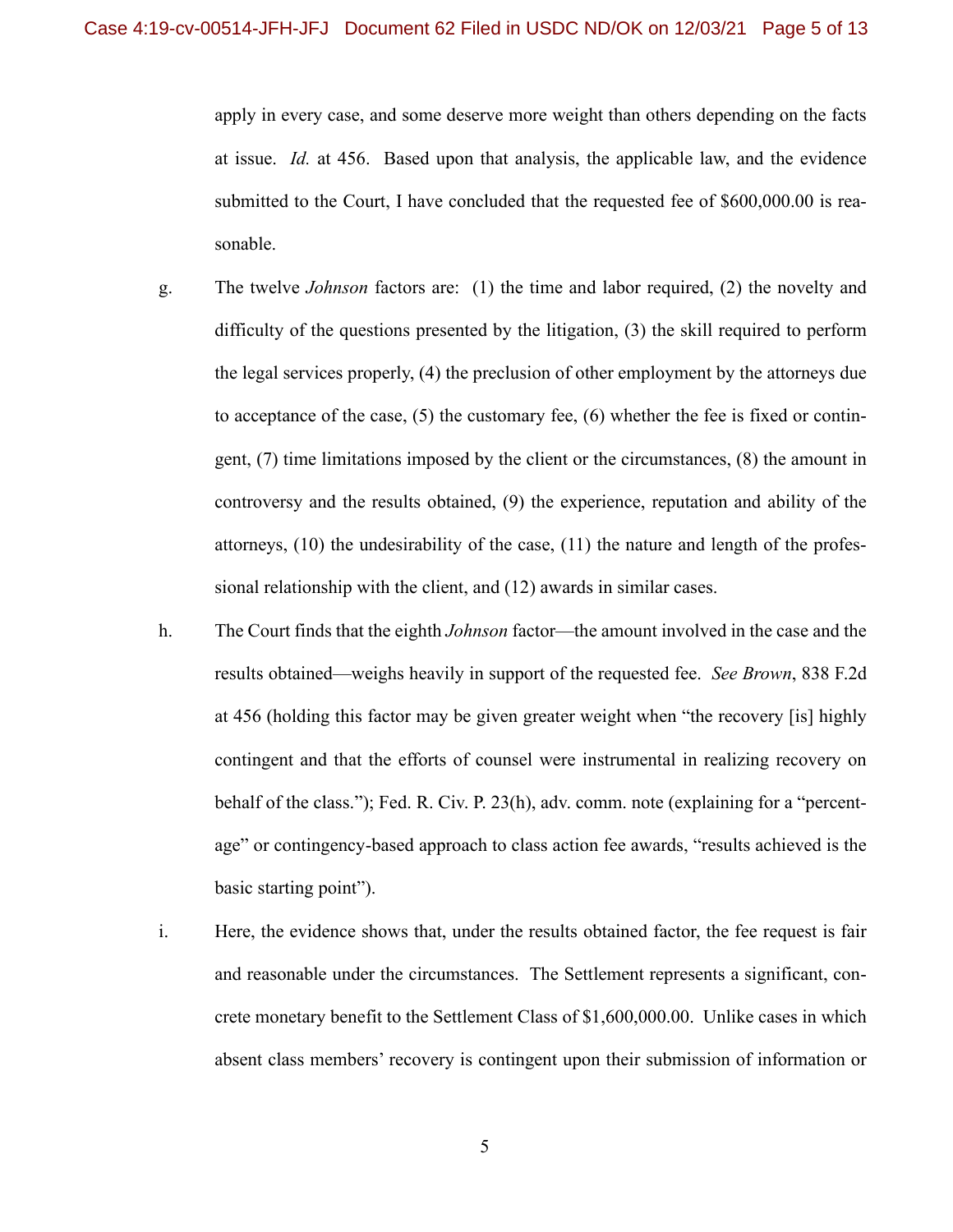some sort of complicated claims process, here, these benefits are guaranteed and automatically bestowed upon the Settlement Class as a result of the Settlement. Accordingly, the "results obtained" factor strongly supports a fee award of \$600,000.00 to be paid from the cash settlement of \$1,600,000.00.

- j. The Court further finds that the other *Johnson* factors also support and weigh strongly in favor of the fee request. The evidence of the time and labor involved weighs in favor of the fee request. The time and labor Class Counsel have expended in the research, investigation, prosecution, and resolution of this Litigation is set forth in detail in the Joint Class Counsel Declaration (Doc. 57-4). This evidence demonstrates that for over two years, Class Counsel investigated and analyzed the Settlement Class' claims and conducted discovery, reviewing documents and a large amount of electronically produced data, including revenue payment history for Oklahoma owners. Class Counsel spent significant time working with accounting experts in the prosecution and evaluation of the Settlement Class' claims and engaged in a negotiation process to obtain this outstanding Settlement. The process necessary to achieve this Settlement required months of negotiations and extensive consultation with experts to evaluate and analyze damages.
- k. The Court further finds that the evidence regarding the novelty and difficulty of the questions presented in this action weighs in favor of the fee request. Class actions are known to be complex and vigorously contested. The legal and factual issues litigated in this case involved complex and highly technical issues. The claims involved difficult and highly contested issues of Oklahoma oil and gas law that are currently being litigated in multiple forums. The successful prosecution and resolution of the Settlement Class' claims required Class Counsel to work with various experts to analyze complex data to support their legal theories and evaluate the amount of alleged damages. The fact that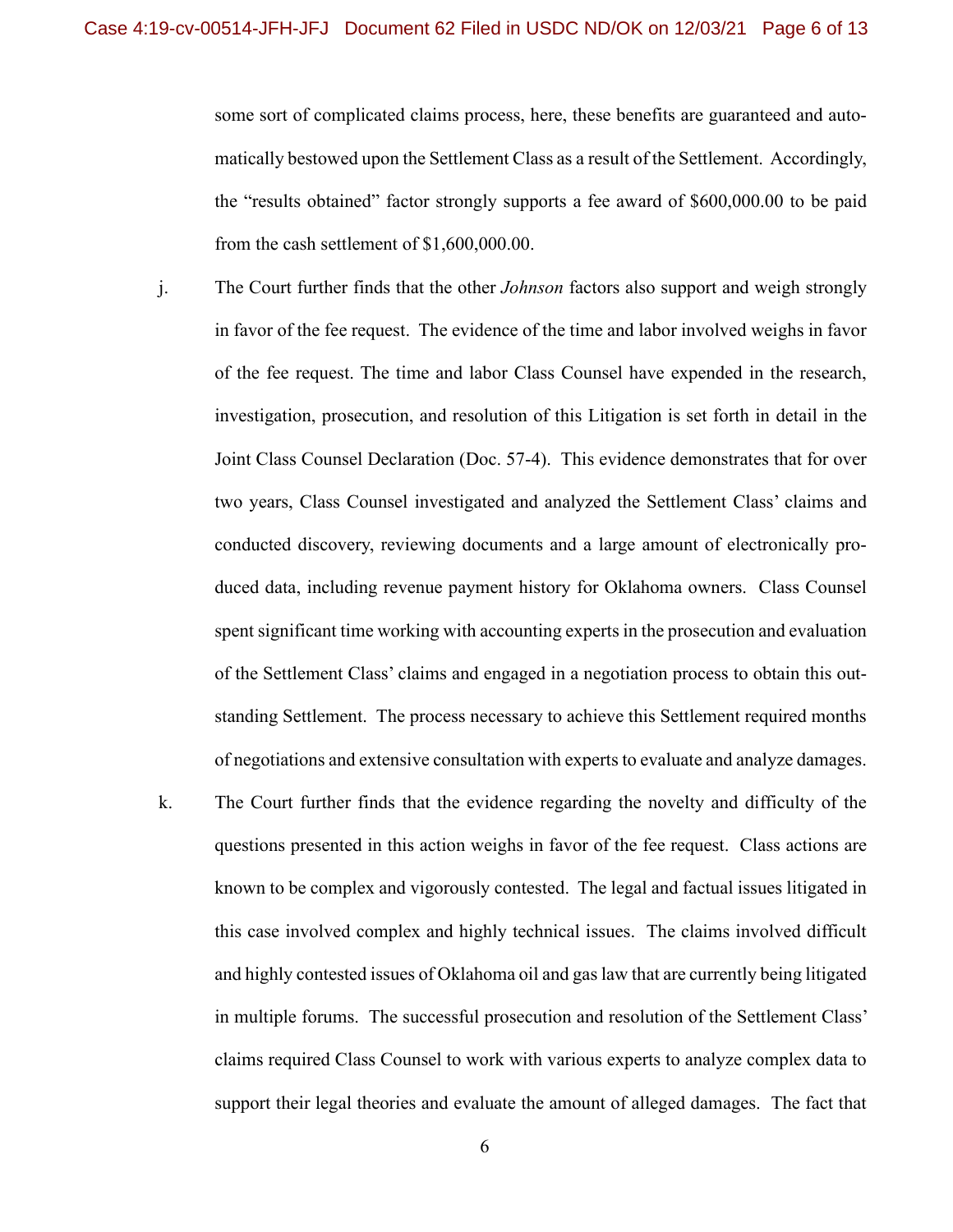Class Counsel litigated such difficult issues against the vigorous opposition of highly skilled defense counsel and obtained a significant recovery for the Settlement Class further supports the fee request in this case. Moreover, Defendants asserted a number of significant defenses to the Settlement Class' claims that would have to be overcome if the Litigation continued to trial. Thus, the immediacy and certainty of this recovery, when considered against the very real risks of continuing to a difficult trial and possible appeal, weighs in favor of the fee request.

- l. The Court further finds that the third and ninth *Johnson* factors—the skill required to perform the legal services and the experience, reputation, and ability of the attorneys supports the fee request. The Declarations and other undisputed evidence submitted prove that this Litigation called for Class Counsel's considerable skill and experience in oil and gas and complex class action litigation to bring it to such a successful conclusion, requiring investigation and mastery of complex facts, the ability to develop creative legal theories, and the skill to respond to a host of legal defenses. Courts in this district are familiar with the work of Class Counsel in other successful royalty class action cases, and these attorneys possess the type of experience, reputation, and ability that supports the fee request.
- m. The Court further finds that the evidence regarding the fourth and seventh *Johnson* factors—the preclusion of other employment by Class Counsel and time limitations imposed by the client or circumstances—weighs in favor of the fee request (preclusion of employment) or are neutral (time limitations imposed by the client). The Declarations and other undisputed evidence prove that Class Counsel necessarily were hindered in their work on other cases due to their dedication of time and effort to the prosecution of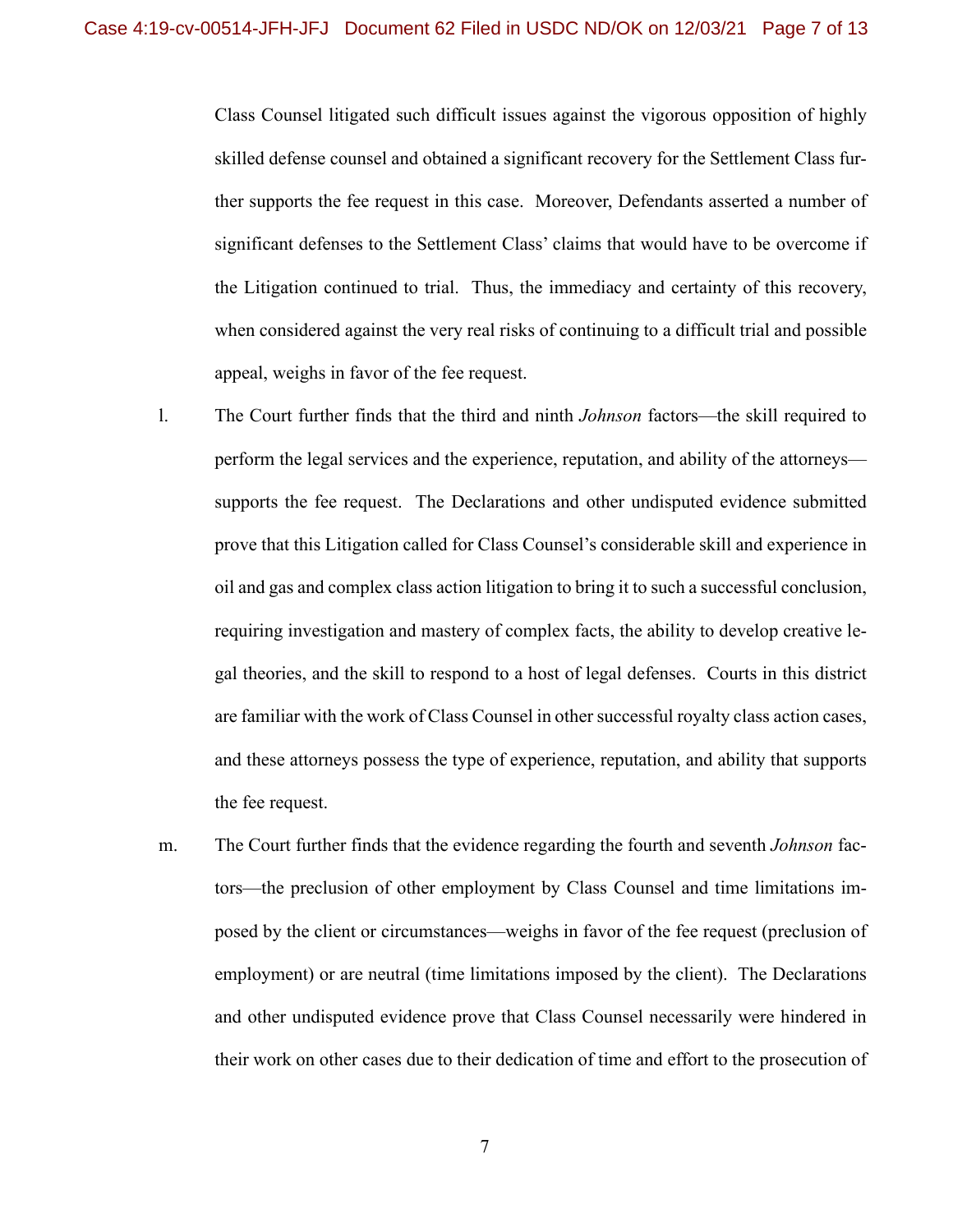this Litigation. This case was filed over two years ago and has required the devotion of significant time, energy, and resources from Class Counsel over that period.

- n. The Court further finds that the evidence regarding the fifth *Johnson* factor—the customary fee and awards in similar cases—weighs in favor of the fee request. Class Counsel and Class Representative negotiated and agreed to prosecute this case based on a contingent fee up to 40%. Here, Class Counsel is seeking approval of a fee below the 40% rate agreed to with Class Representative—Class Counsel is seeking a fee of 37.5%. This fee is consistent with—and, indeed, below—the market rate and is in the range of the "customary fee" in oil and gas class actions in Oklahoma state and federal courts.
- o. Federal courts in Oklahoma have approved comparable fee awards in similar cases. For example, this Court has approved a 40% fee in similar class action cases*. See, e.g.*, *Hay Creek Royalties, LLC v. Roan Res.*, No. 19-CV-177-CVE-JFJ (N.D. Okla. Apr. 28, 2021), [Dkt. No. 74 at 5]; *Chieftain Royalty Co. v. Marathon Oil Co.*, No. CIV-17-334- SPS (E.D. Okla. Mar. 8, 2019) [Dkt. No. 120]; *Reirdon v. Cimarex Energy Co.*, No. 16 cv-113-KEW (E.D. Okla. Dec. 18, 2018) [Dkt. No. 105]; *Chieftain Royalty Co. v. XTO Energy Inc.*, No. CIV-11-29-KEW (E.D. Okla. Mar. 27, 2018) [Dkt. No. 231]; *Reirdon v. XTO Energy Inc.*, No. 16-cv-00087-KEW (E.D. Okla. Jan. 29, 2018) [Dkt. No. 124]; *Reirdon v. Cimarex Energy Co.*, No. CIV-16-445-SPS (E.D. Okla. Jan. 29, 2020). Moreover, a 37.5% fee is consistent with the market rate for high quality legal services in class actions like this.
- p. The Court further finds that the sixth *Johnson* factor—the contingent nature of the fee supports the fee request. Class Counsel undertook this Litigation on a purely contingent fee basis (with the amount of any fee being subject to Court approval), assuming a risk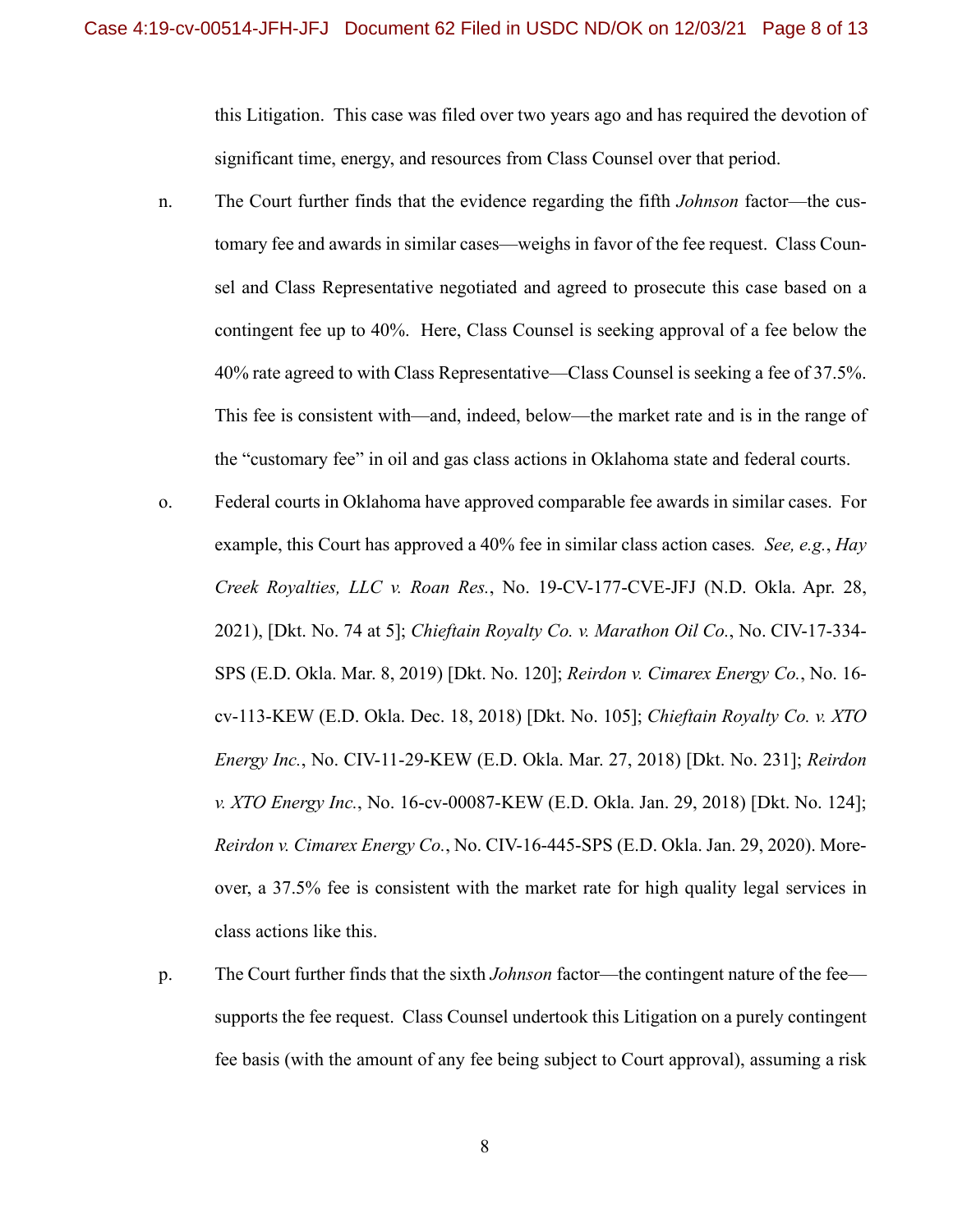that the Litigation would yield no recovery and leave them uncompensated. Courts consistently recognize that the risk of receiving little or no recovery is a major factor in considering an award of attorneys' fees. Simply put, it would not have been economically prudent or feasible if Class Counsel were to pursue the case under any prospect that the Court would award a fee on the basis of normal hourly rates.

- q. The Court further finds that the evidence shows that the tenth *Johnson* factor—the undesirability of the case—weighs in favor of the fee request. Compared to most civil litigation, this Litigation fits the "undesirable" test and no other firms or plaintiffs have asserted these claims against Defendants. Few law firms risk investing the time, trouble, and expenses necessary to prosecute this Litigation for over two years. Further, Defendants have proven themselves to be worthy adversaries. The investment by Class Counsel of their time, money, and effort, coupled with the attendant potential of no recovery and loss of all the time and expenses advanced by Class Counsel, rendered the case sufficiently undesirable so as to preclude most law firms from taking a case of this nature.
- r. The Court further finds that the eleventh *Johnson* factor—the nature and length of the professional relationship with the client—supports the fee request. Class Representative was actively involved in the Litigation throughout its course. Accordingly, this factor supports Class Counsel's fee request.
- s. In summary, upon consideration of the evidence, pleadings on file, arguments of the parties, and the applicable law, the Court concludes that the *Johnson* factors under federal common law weigh strongly in favor of the fee request and that the fee request is fair and reasonable and is hereby approved.
- 7. With respect to the request for reimbursement of Litigation Expenses and Administration, Notice, and Distribution Costs, the Court awards: (1) Litigation Expenses in the amount of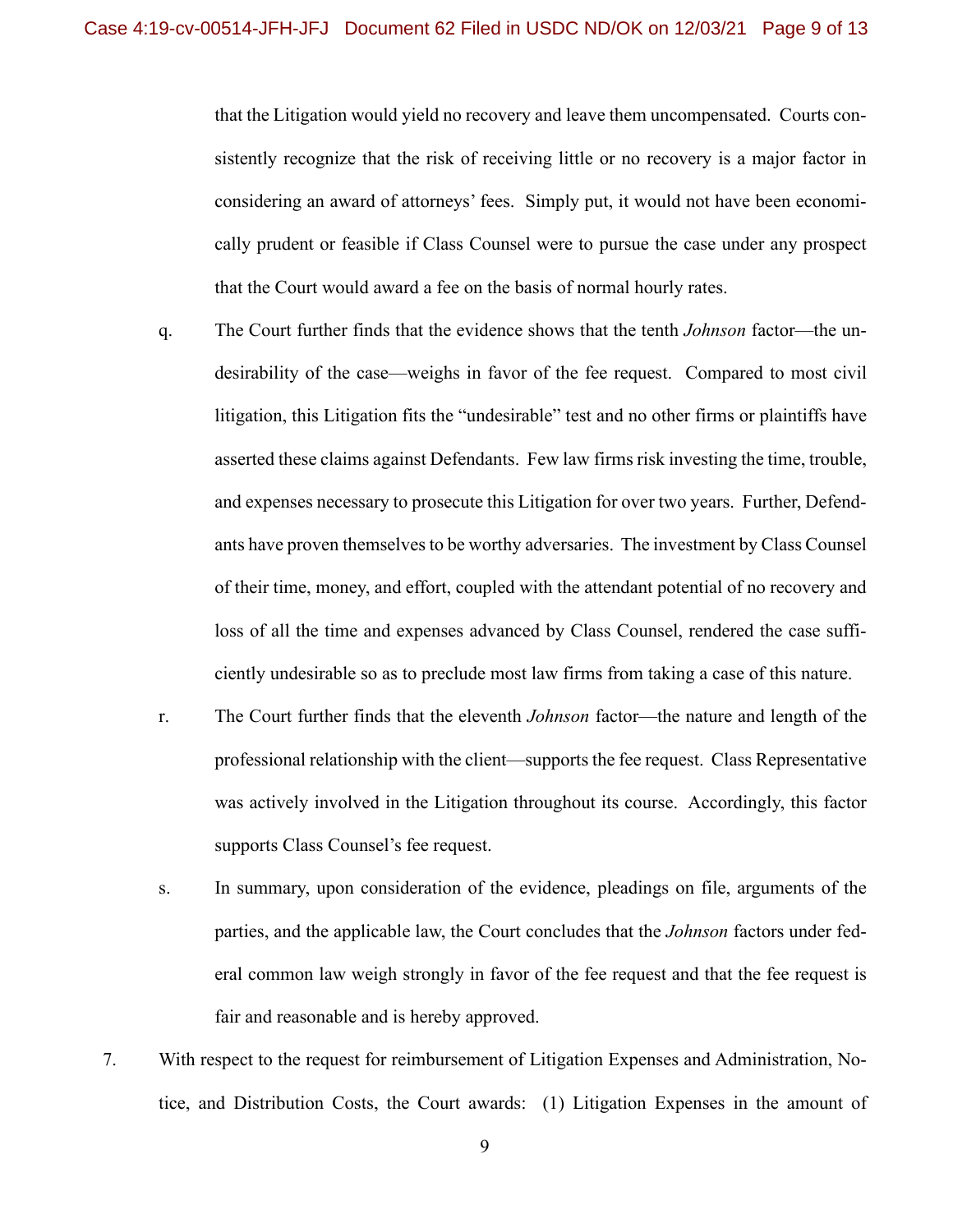\$14,075.37 to date; (2) Administration, Notice, and Distribution Costs to date of \$34,518.47; and (3) a reserve of up to \$101,406.16 for future Litigation Expenses and Administration, Notice, and Distribution Costs, subject to Court approval upon motion of Class Representative. In making these awards, the Court makes the following findings of fact and conclusions of law:

- a. The prior findings of fact and conclusions of law are incorporated herein by reference.
- b. Class Counsel provided the Court with evidence in support of the requests for reimbursement of Litigation Expenses and Administration, Notice, and Distribution Costs. *See* Dkt. No. 57-4. This evidence was submitted to the Court before the objection deadline, and none of the evidence was objected to or otherwise refuted by any Settlement Class Member.
- c. Applying federal common law, Rule 23(h) of the Federal Rules of Civil Procedure allows courts to reimburse counsel for "non-taxable costs that are authorized by law. Fed. R. Civ. P. 23(h). To this end, district courts have noted, "[a]s with attorneys' fees, an attorney who creates or preserves a common fund for the benefit of a class is entitled to receive reimbursement of all reasonable costs incurred . . . in addition to the attorney fee percentage." *Vaszlavik v. Storage Corp.*, No. 95-B-2525, 2000 WL 1268824, \*4 (D. Colo. Mar. 9, 2000).
- d. The Court finds that the Litigation Expenses were reasonably and necessarily incurred by Class Counsel and are directly related to their prosecution and resolution of the Litigation.
- e. Therefore, Class Counsel is awarded Litigation Expenses in the amount of \$14,075.37 to date.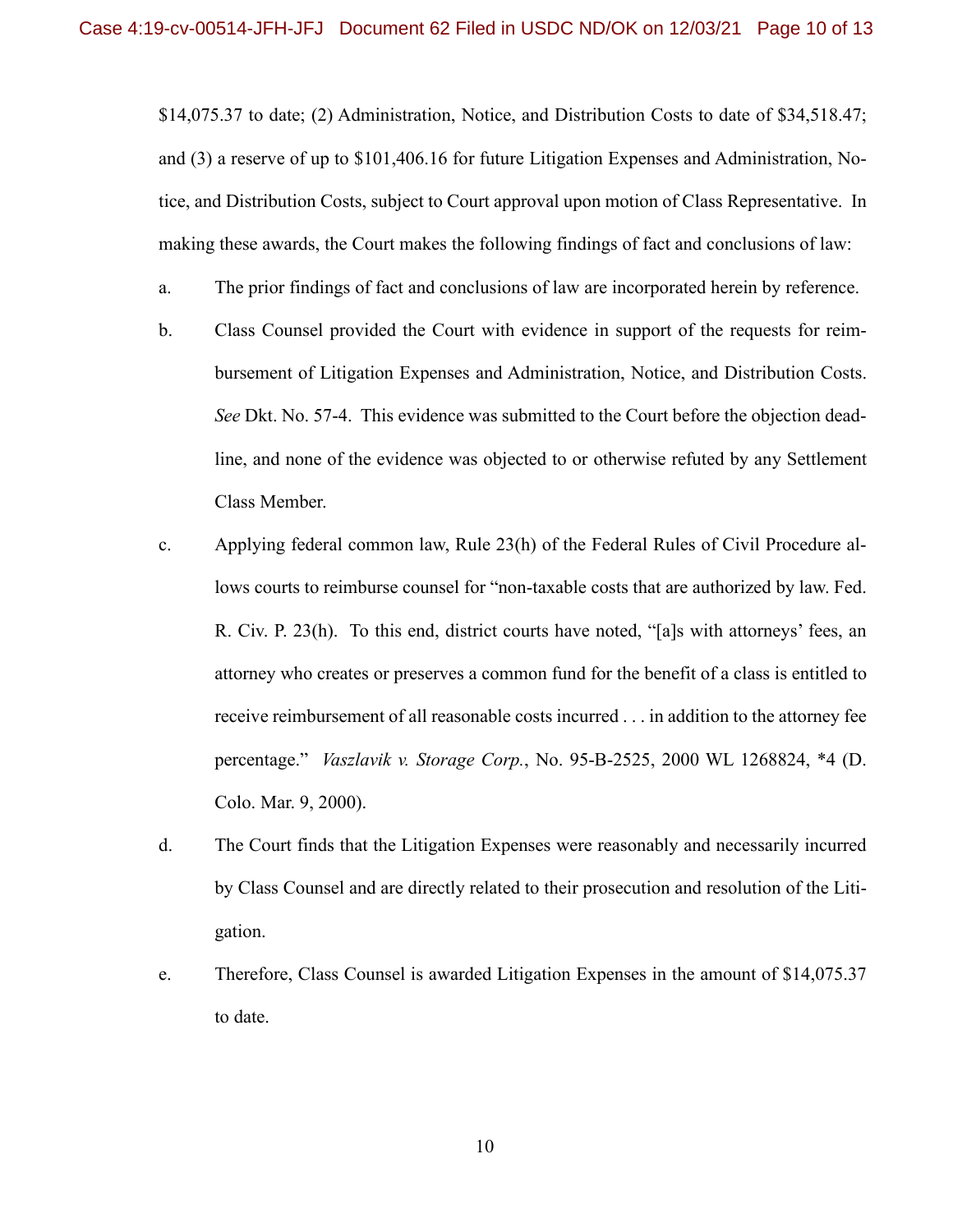- f. Class Counsel's request for approval of Administration, Notice, and Distribution Costs associated with effectuating the Settlement were also reasonably and necessarily incurred and are directly related to the administration of the Settlement.
- g. Therefore, the Court approves the Administration, Notice, and Distribution Costs to date in the amount of \$34,518.47.
- h. Class Counsel has also provided evidence that they anticipate \$101,406.16 for future Litigation Expenses and Administration, Notice, and Distribution Costs. The Court approves a reserve from the Gross Settlement Fund of \$101,406.16 for such future expenses, subject to approval by the Court upon motion of Class Representative.
- 8. With respect to the request for a Case Contribution Award, the Court awards Class Representative a Case Contribution Award in the amount of \$32,000.00. In making this award, the Court makes the following findings of fact and conclusions of law:
	- a. The prior findings of fact and conclusions of law are incorporated herein by reference.
	- b. Class Representative provided the Court with evidence in support of the request for a Case Contribution Award. This evidence was submitted to the Court before the objection deadline, and none of the evidence was objected to or otherwise refuted by any Settlement Class Member.
	- c. Federal courts regularly give incentive awards to compensate named plaintiffs. *See, e.g., UFCW Local 880-Retail Food v. Newmont Mining Corp.*, 352 Fed. App'x 232 (10th Cir. 2009) ("Incentive awards [to class representatives] are justified when necessary to induce individuals to become named representatives...Moreover, a class representative may be entitled to an award for personal risk incurred or additional effort and expertise provided for the benefit of the class."); *Chieftain Royalty Co. v. Laredo Petroleum, Inc.,*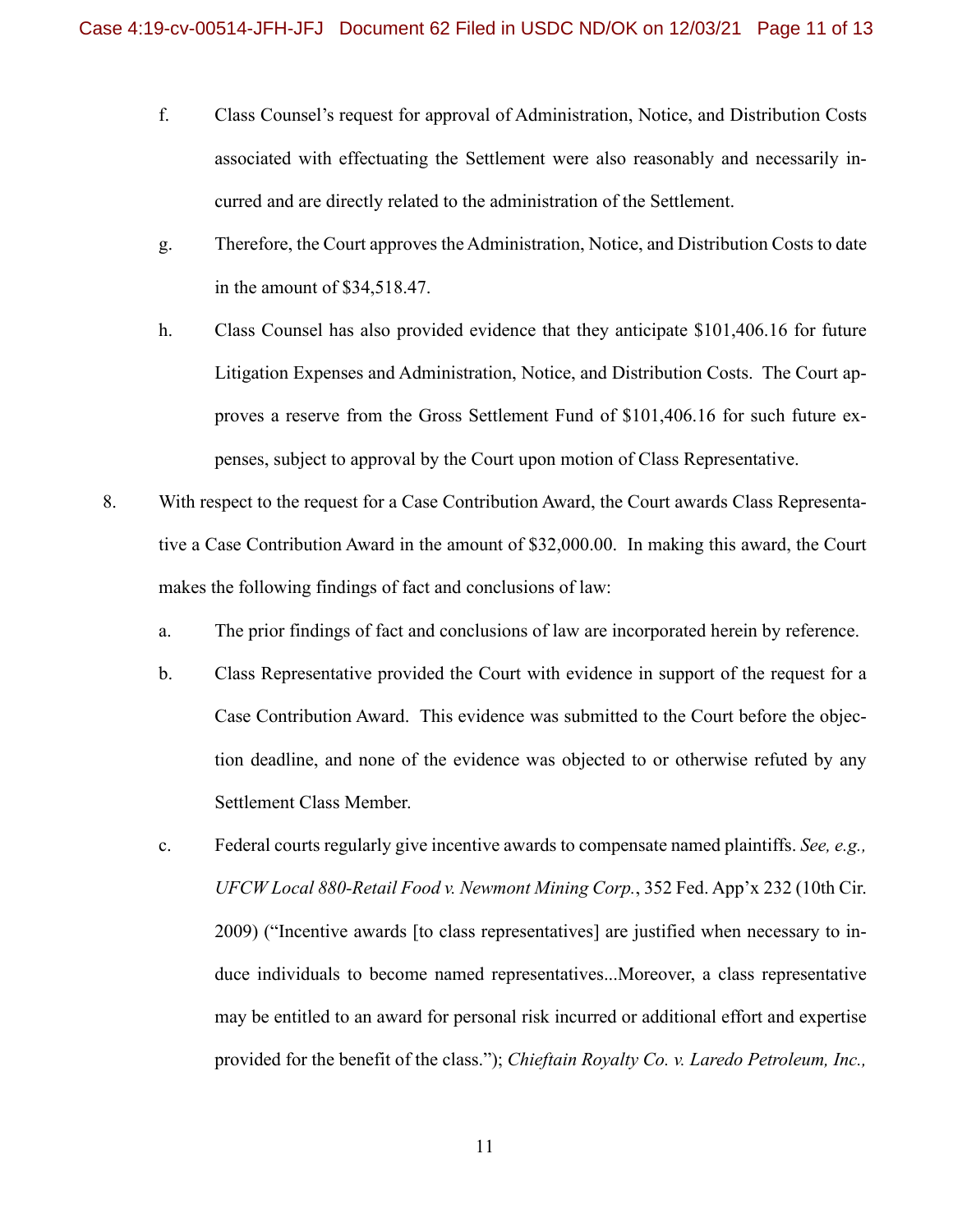No. 12-cv-1319-D, 2015 WL 2254606, at \*4-5 (W.D. Okla. May 13, 2015) ("Case contribution awards are meant to compensate class representatives for their work on behalf of the class, which has benefited from their representation.").

- d. The services for which incentive awards are given typically include "monitoring class counsel, being deposed by opposing counsel, keeping informed of the progress of the litigation, and serving as a client for purposes of approving any proposed settlement with the defendant." Newberg  $\S 17:3$ . The award should be proportional to the contribution of the plaintiff. *Id.* § 17:18.
- e. Class Representative seeks an award of 2% of the cash settlement value (\$32,000.00) based on the demonstrated risk and burden as well as compensation for time and effort. The request for an award of 2% is consistent with awards entered in similar cases. *See, e.g.*, *Harris v. Chevron U.S.A., Inc., et al.*, No. 19-CV-355-SPS (E.D. Okla. Feb. 27, 2020), [Dkt. No. 40 at 17 (The class representative's "request for an award of two percent is consistent with awards entered by Oklahoma state and federal courts, as well as federal courts across the country.")].
	- a. Because Class Representative has dedicated time, attention, and resources to this Litigation and to the recovery on behalf of the Settlement Class from Defendants, I find Class Representative is entitled to a Case Contribution Award to reflect the important role played in representing the interests of the Settlement Class and in achieving the substantial result reflected in the Settlement. The Court finds Class Representative's request for an award of 2% of the cash value of the Settlement to be fair and reasonable and supported by the evidence. The Court therefore awards a Case Contribution Award in the amount of \$32,000.00 to Class Representative.